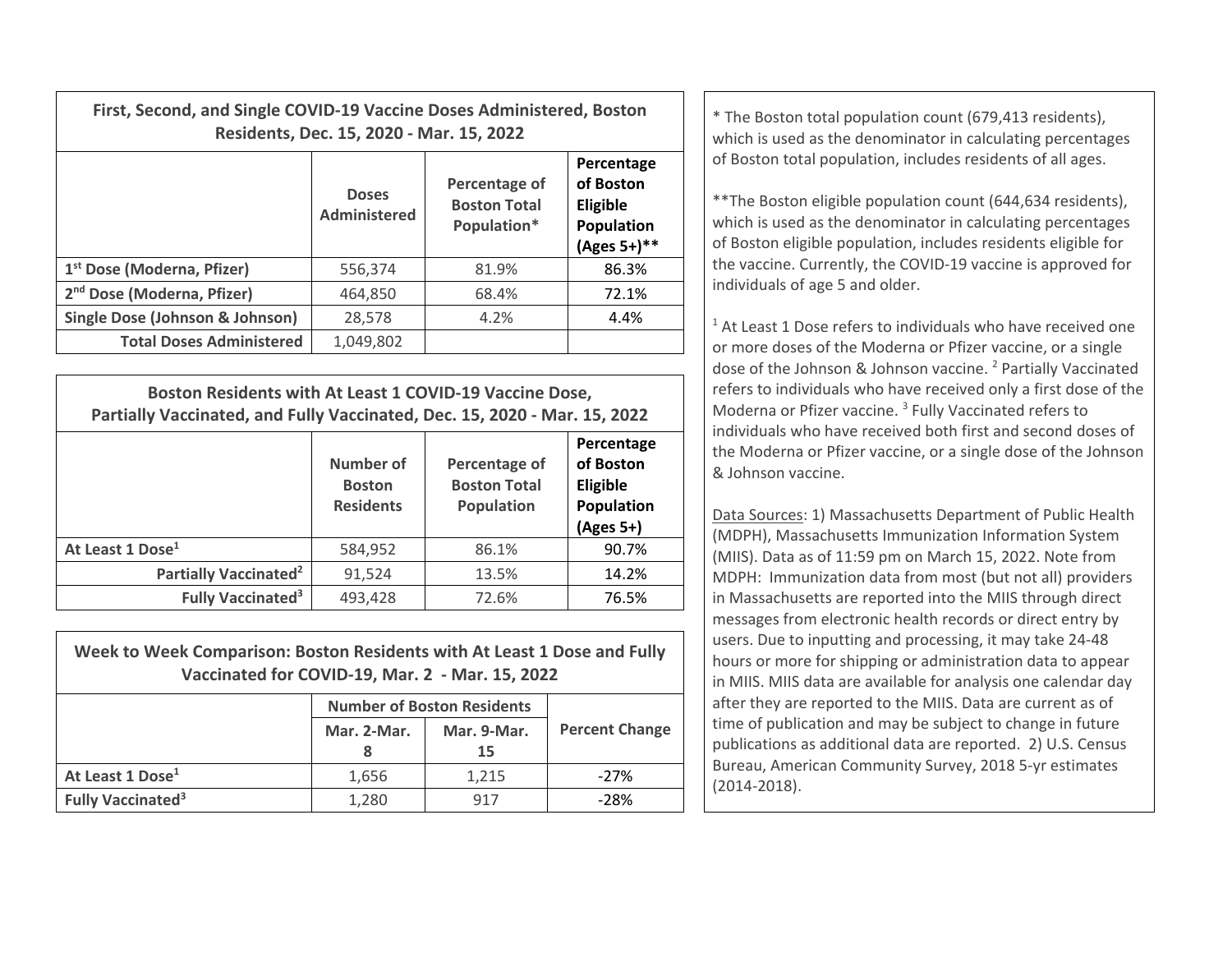

\* Total number of individuals receiving their initial dose in the 10‐week period.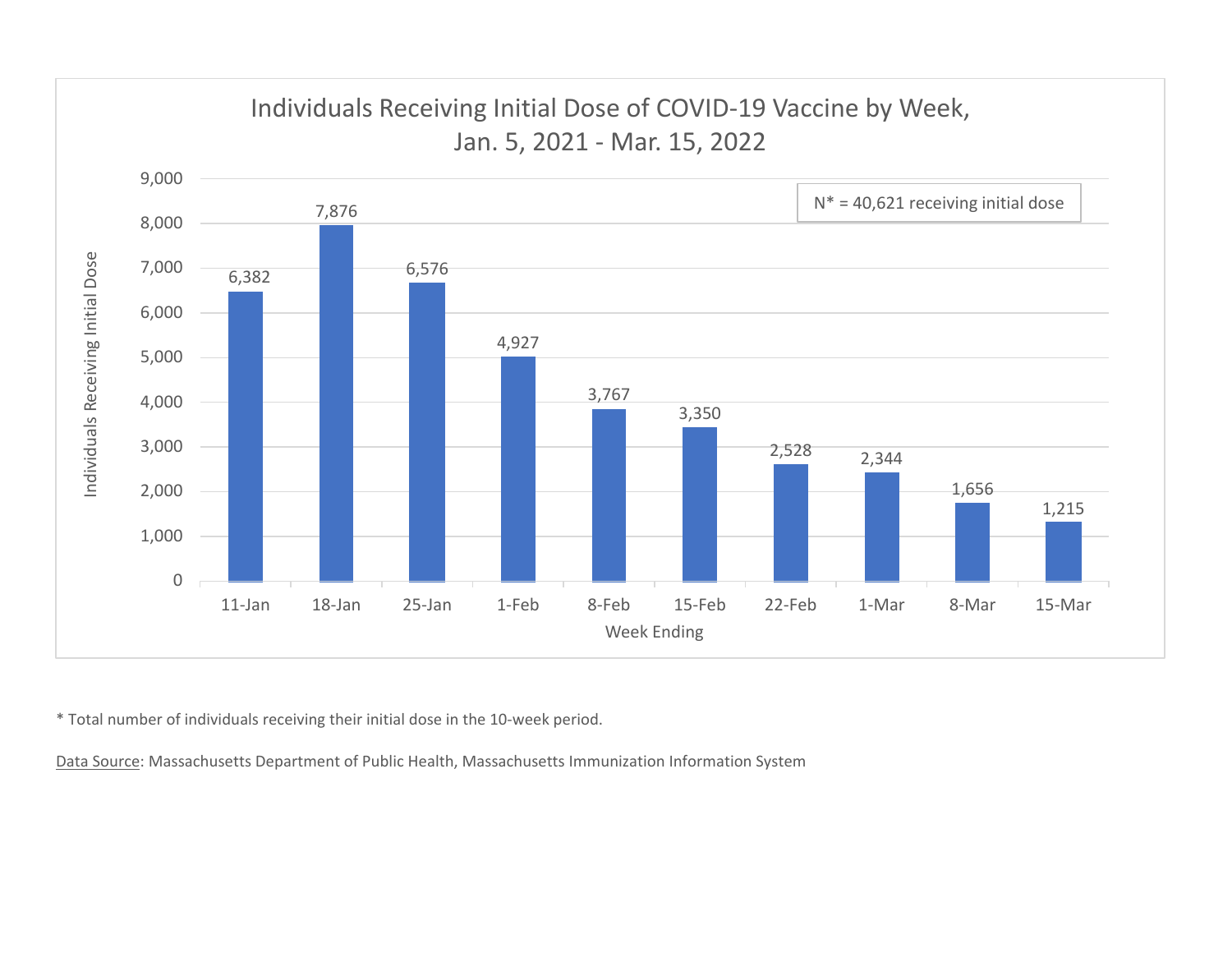

\* Total number of individuals receiving their final dose in the 10‐week period.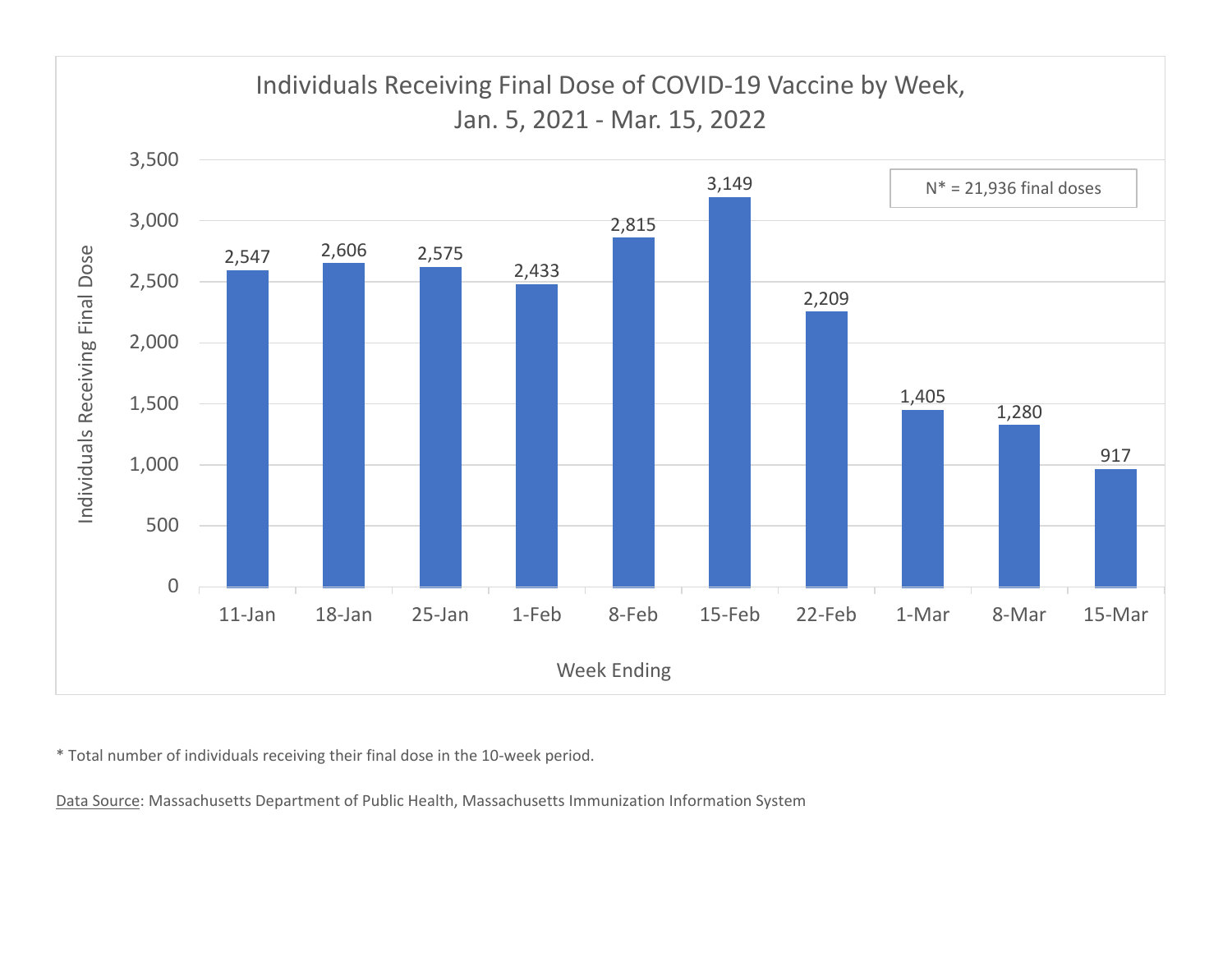

\* Varies from Total N of Individuals with At Least 1 Dose (584,952) due to missing age data for 8 individuals.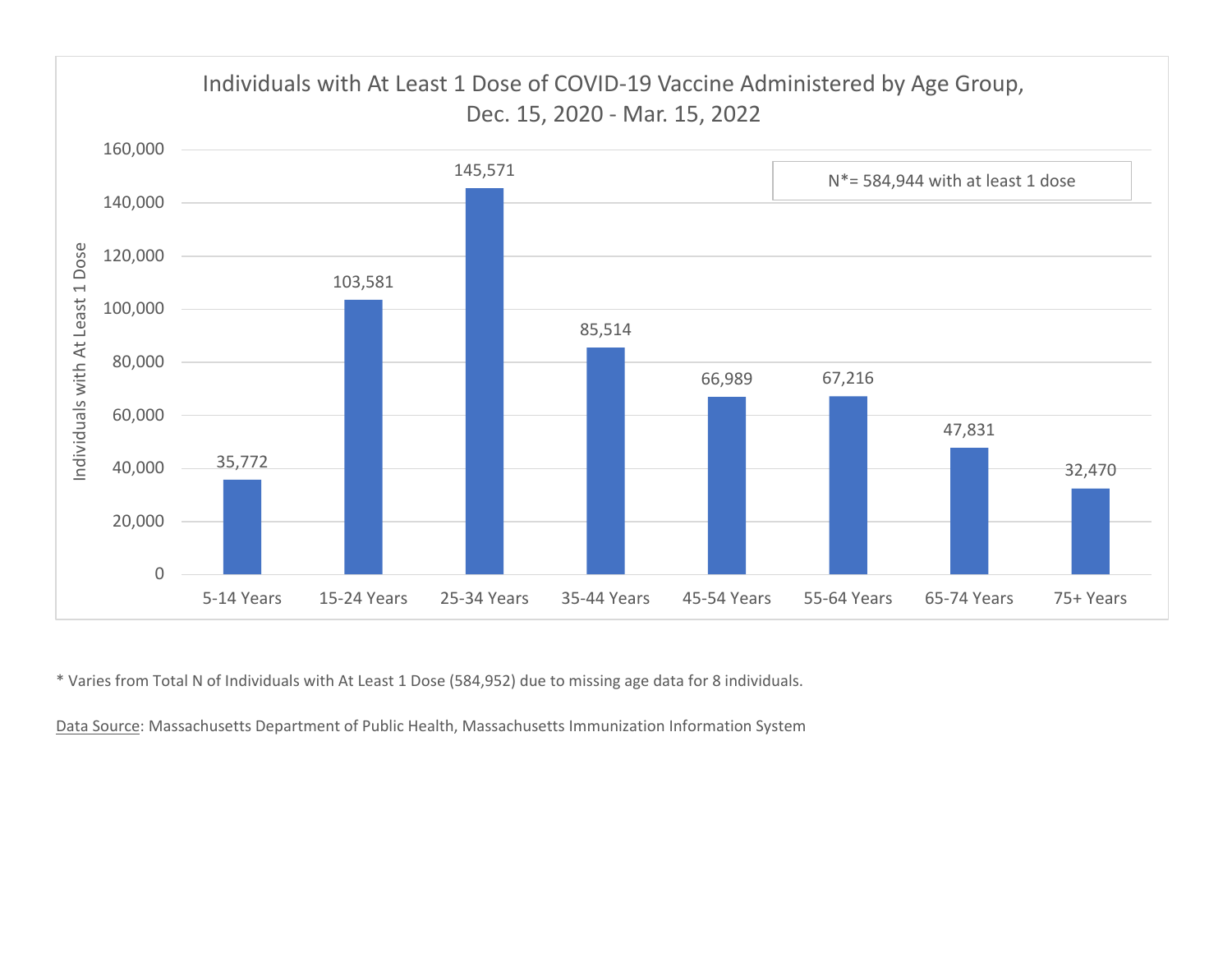

\* Varies from Total N of Individuals with At Least 1 Dose (584,952) due to missing age data for 8 individuals.

In accordance with CDC practices, BPHC has capped the percent of population coverage metrics at 99.9%. These metrics could be greater than 99.9% for multiple reasons, including census denominator data not including all individuals that currently reside in the county (e.g., part time residents) or potential data reporting errors. Estimates may change as new data are made available.

Percentage of overall Boston population with at least 1 dose <sup>=</sup> 86.1%.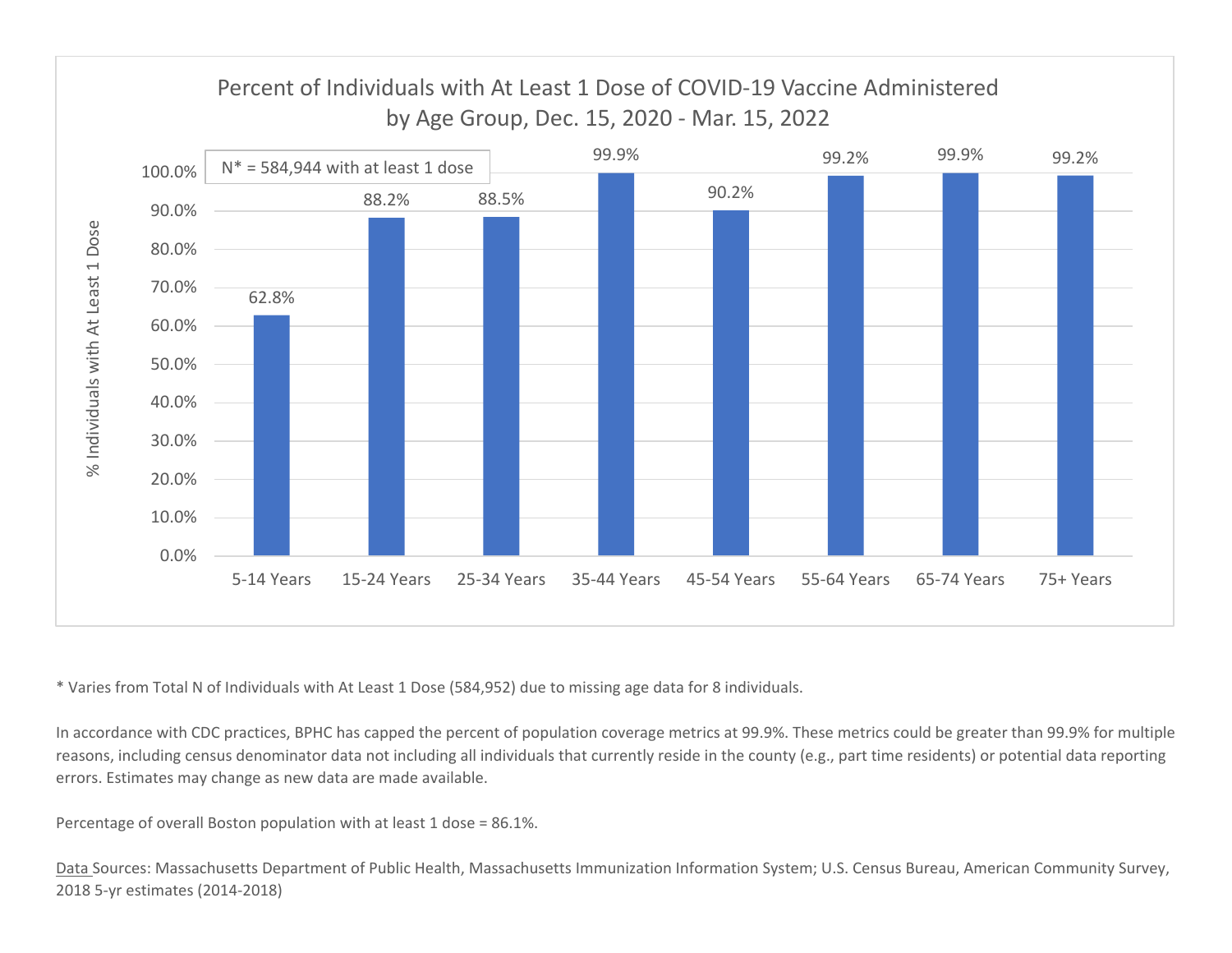

\* Varies from Total N of Fully Vaccinated Individuals (493,428) due to missing age data for 3 individuals.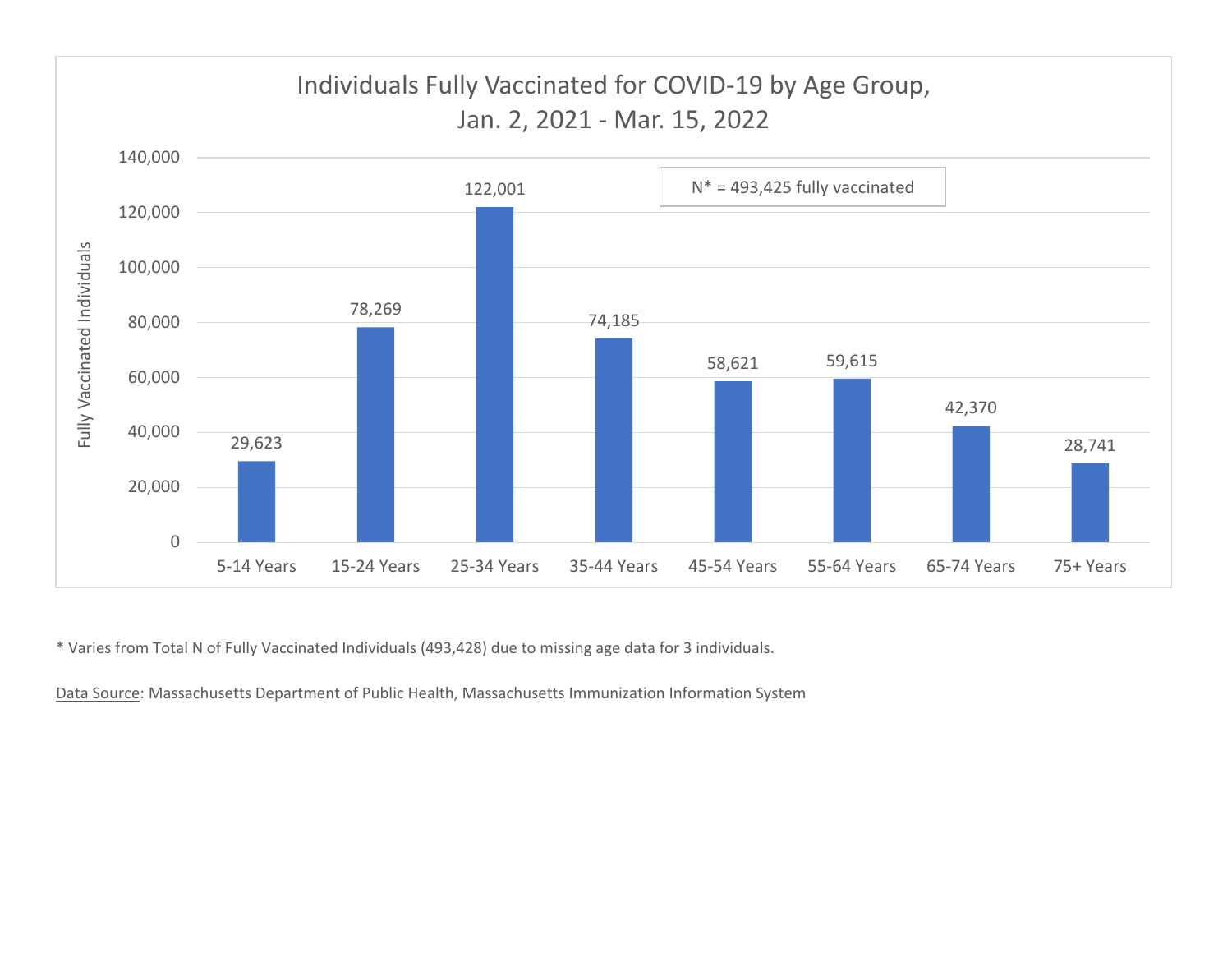

\* Varies from Total N of Fully Vaccinated Individuals (493,425) due to missing age data for 3 individuals.

Percentage of overall Boston population fully vaccinated <sup>=</sup> 72.6%.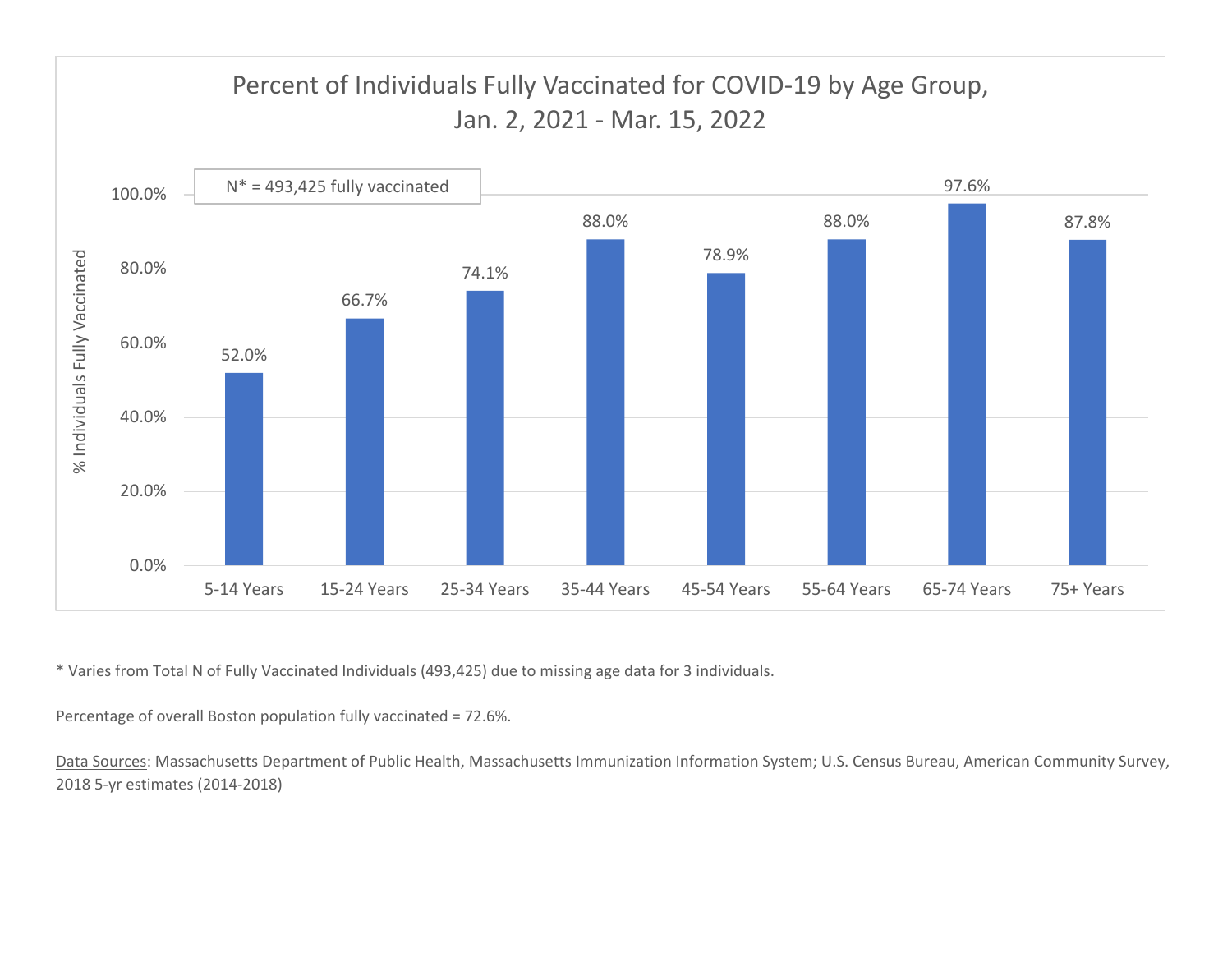

Asian/PI <sup>=</sup> Asian, Native Hawaiian, and Pacific Islander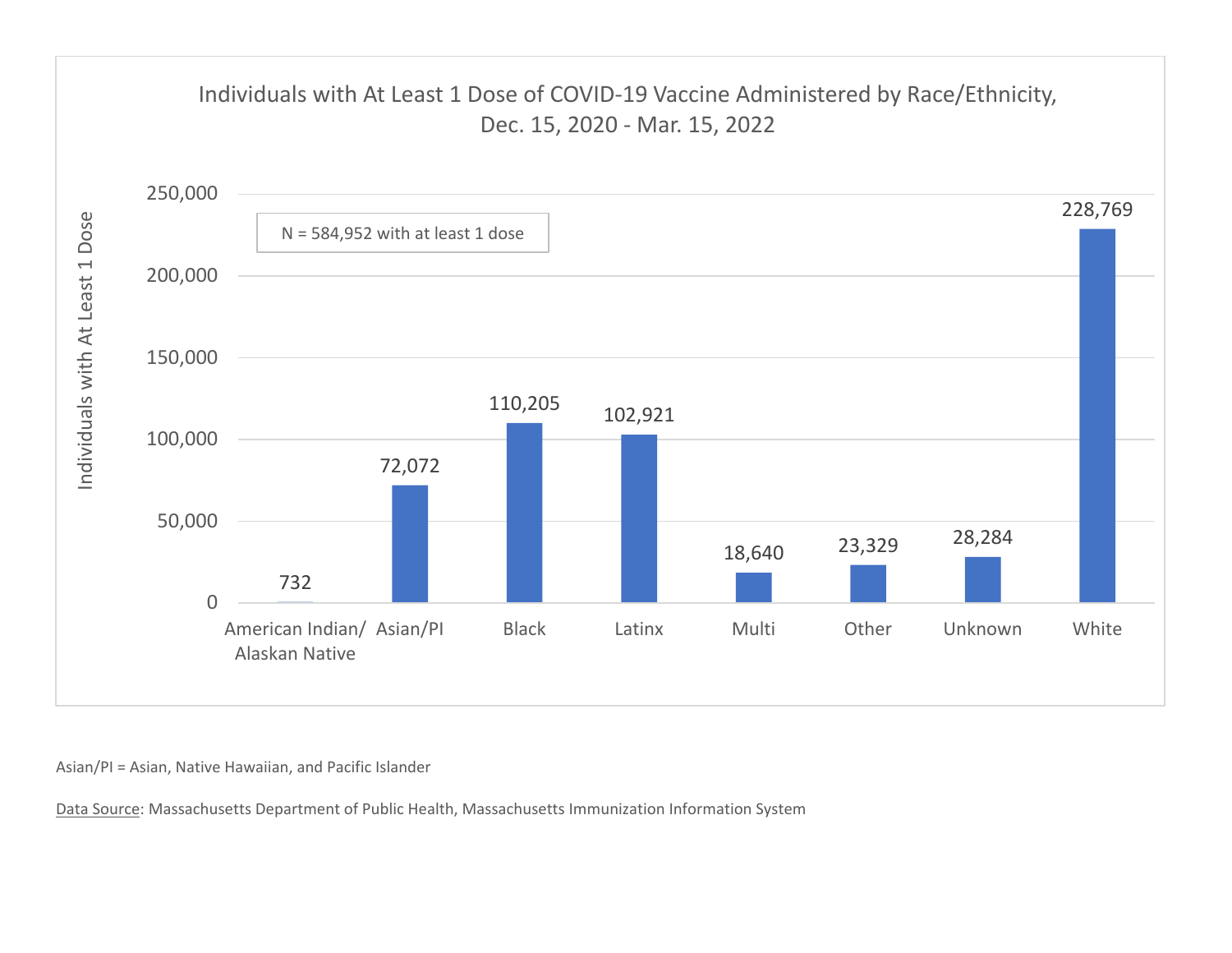

Asian/PI <sup>=</sup> Asian, Native Hawaiian, and Pacific Islander

\* Varies from Total N of Individuals with At Least 1 Dose (584,952) because data for residents who identify as Multiracial, Other, or Unknown are not included in this chart due to lack of comparable population data.

Percentage of overall Boston population with at least 1 dose <sup>=</sup> 86.1%.

In accordance with CDC practices, BPHC has capped the percent of population coverage metrics at 99.9%. These metrics could be greater than 99.9% for multiple reasons, including census denominator data not including all individuals that currently reside in the county (e.g., part time residents) or potential data reporting errors. Estimates may change as new data are made available.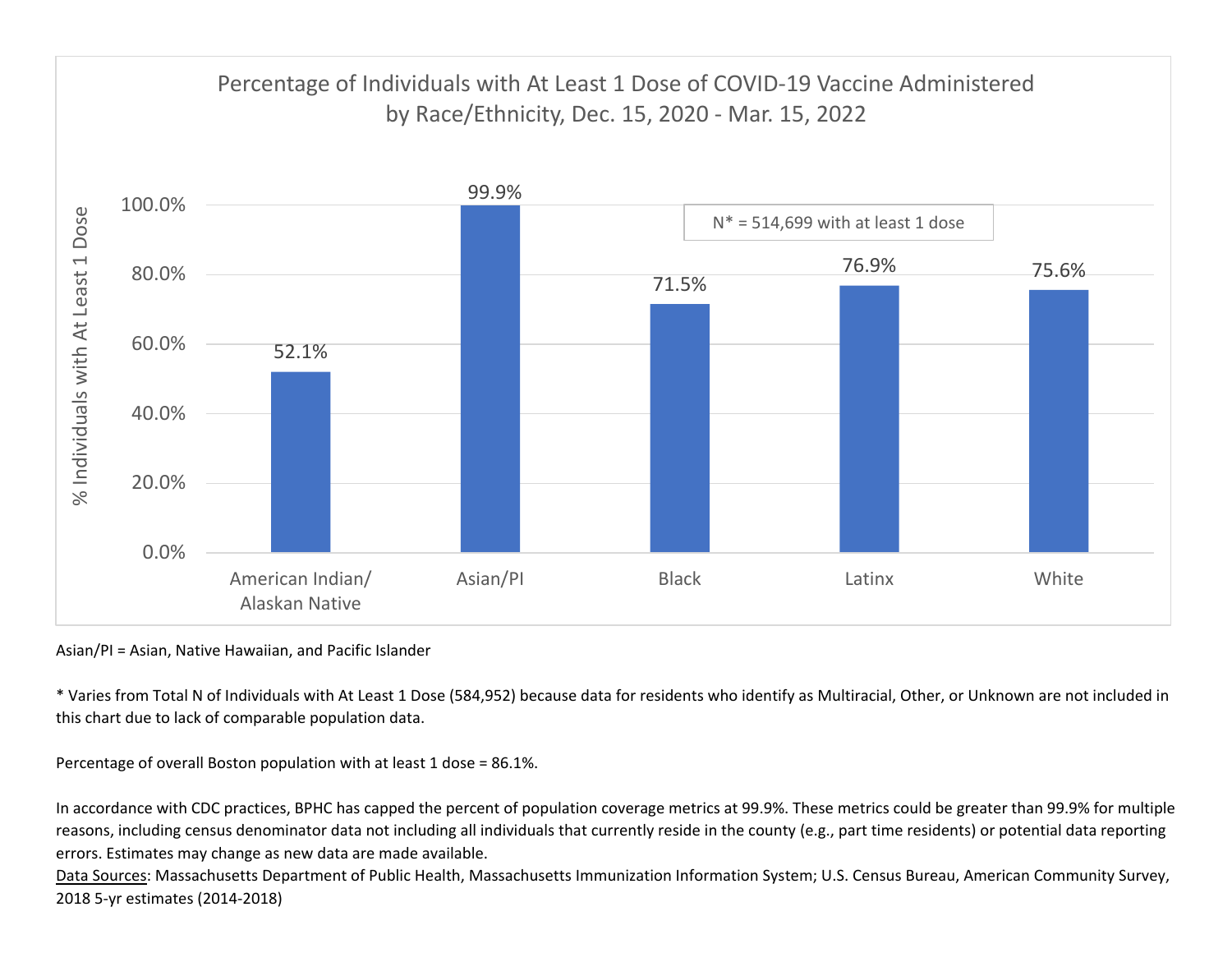

Asian/PI <sup>=</sup> Asian, Native Hawaiian, and Pacific Islander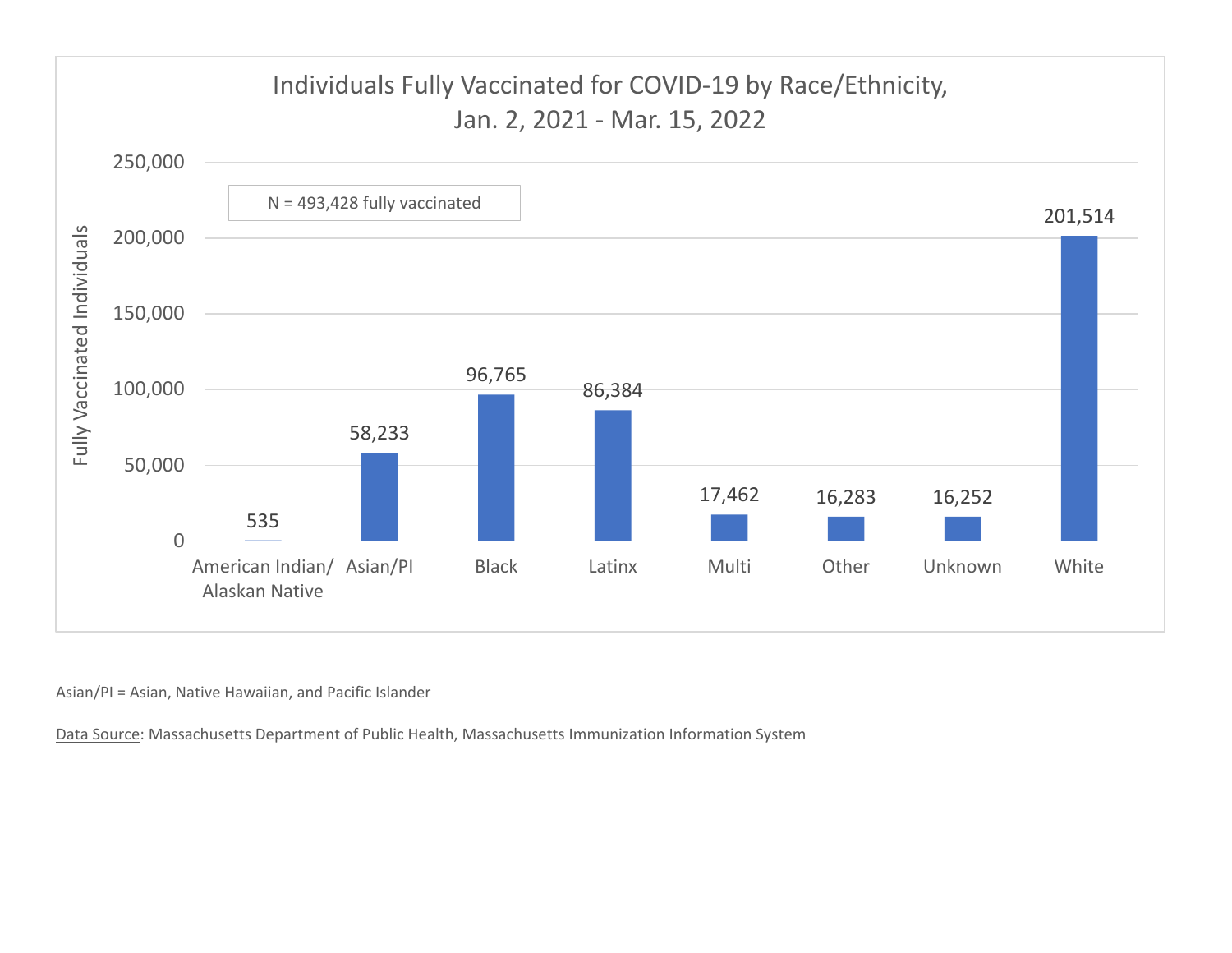

## Asian/PI <sup>=</sup> Asian, Native Hawaiian, and Pacific Islander

\* Varies from Total N of Fully Vaccinated Individuals (493,428) because data for residents who identify as Multiracial, Other, or Unknown are not included in this chart due to lack of comparable population data.

Percentage of overall Boston population fully vaccinated <sup>=</sup> 72.6%.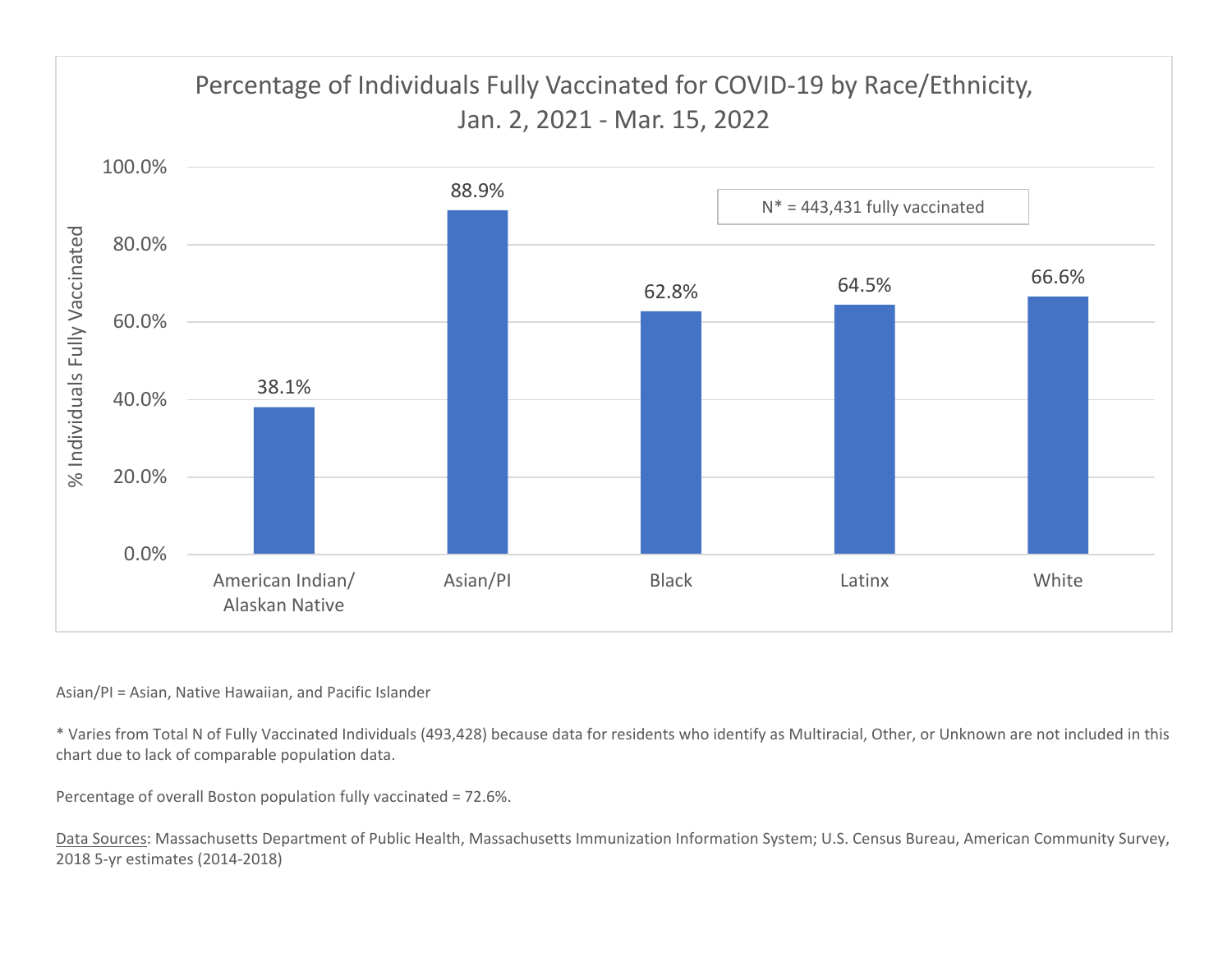

BB/BH/DT/NE/WE <sup>=</sup> Back Bay/Beacon Hill/Downtown/North End/West End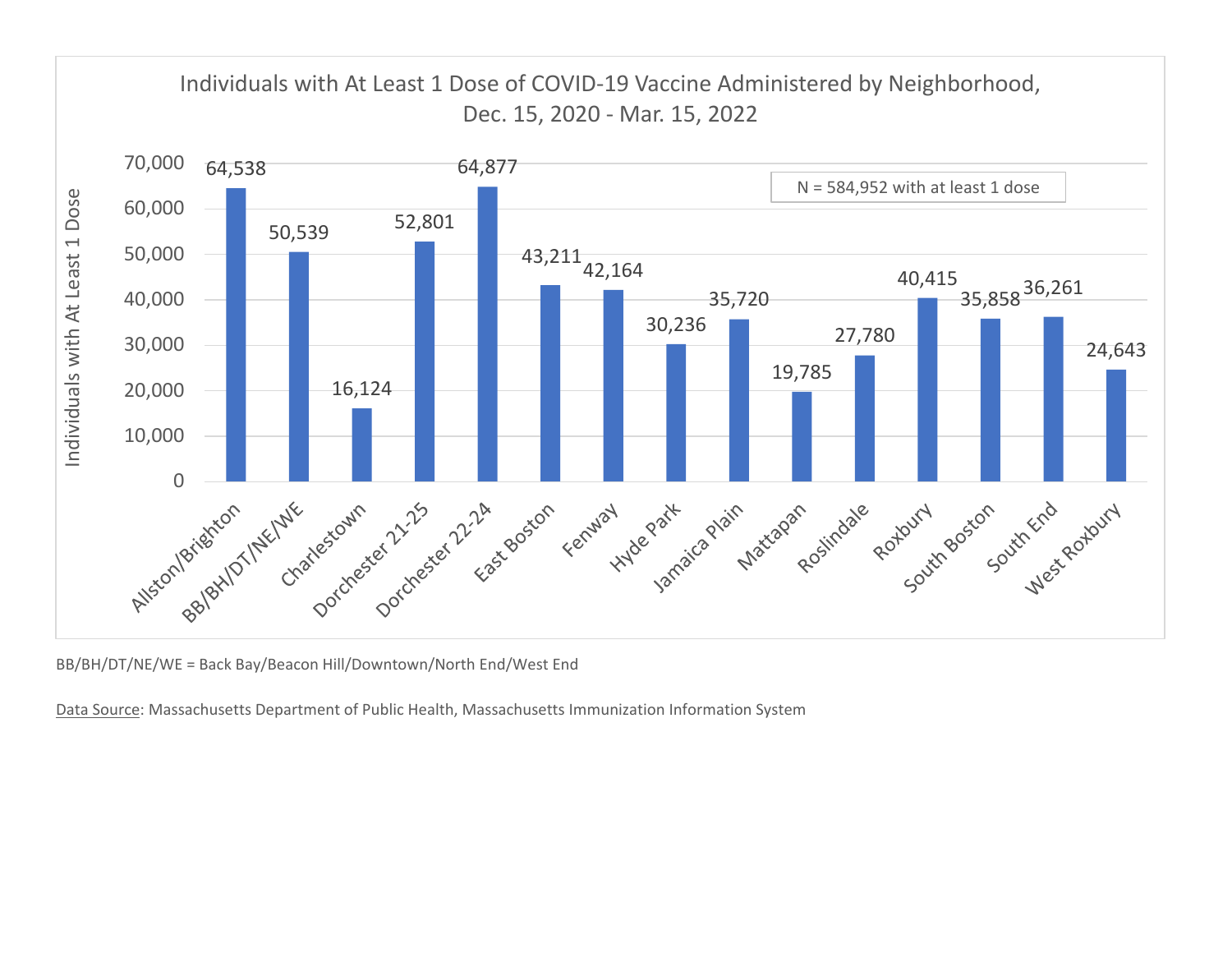

BB/BH/DT/NE/WE <sup>=</sup> Back Bay/Beacon Hill/Downtown/North End/West End

Percentage of overall Boston population with at least 1 dose <sup>=</sup> 86.1%.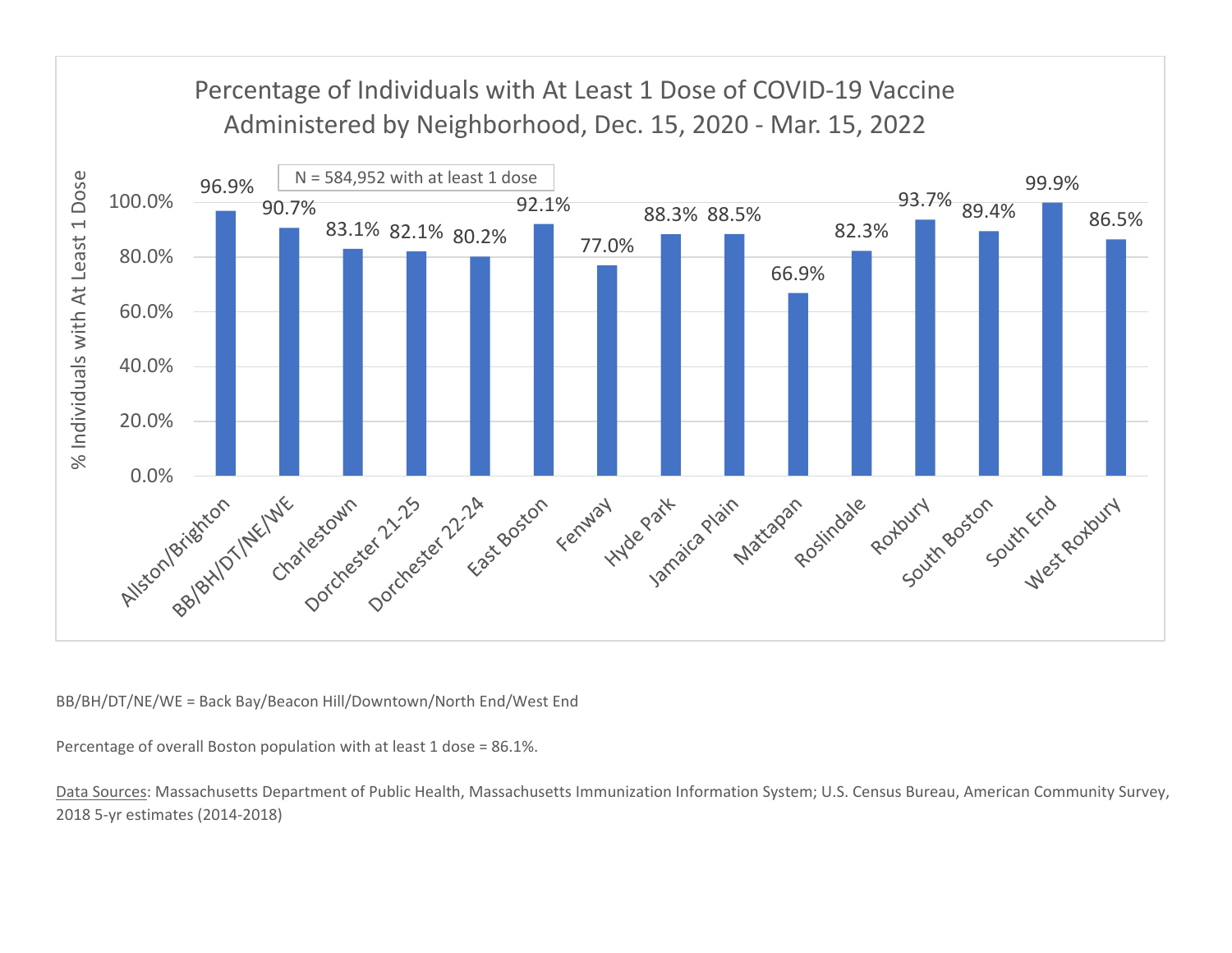![](_page_13_Figure_0.jpeg)

BB/BH/DT/NE/WE <sup>=</sup> Back Bay/Beacon Hill/Downtown/North End/West End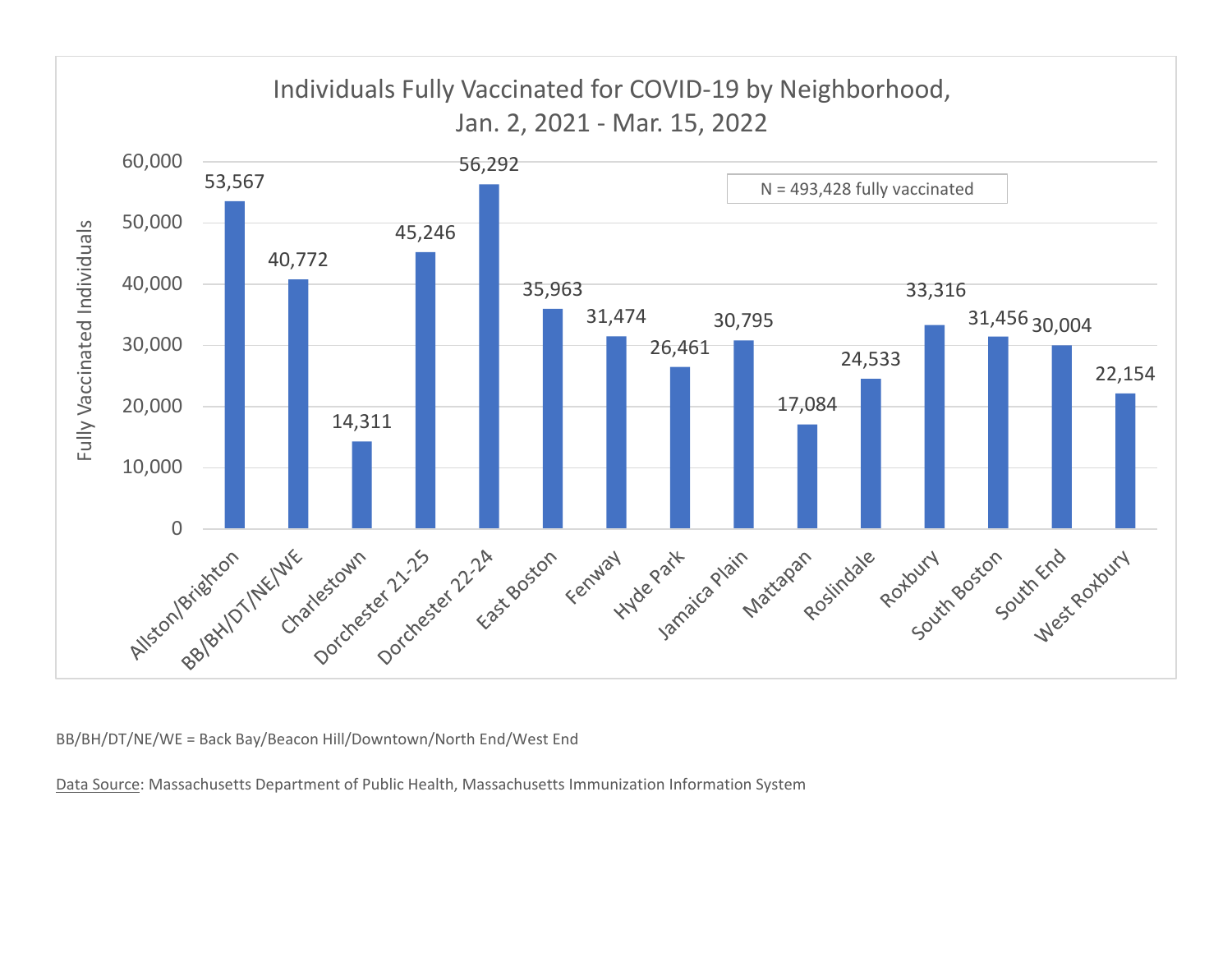![](_page_14_Figure_0.jpeg)

BB/BH/DT/NE/WE <sup>=</sup> Back Bay/Beacon Hill/Downtown/North End/West End

Percentage of overall Boston population fully vaccinated <sup>=</sup> 72.6%.